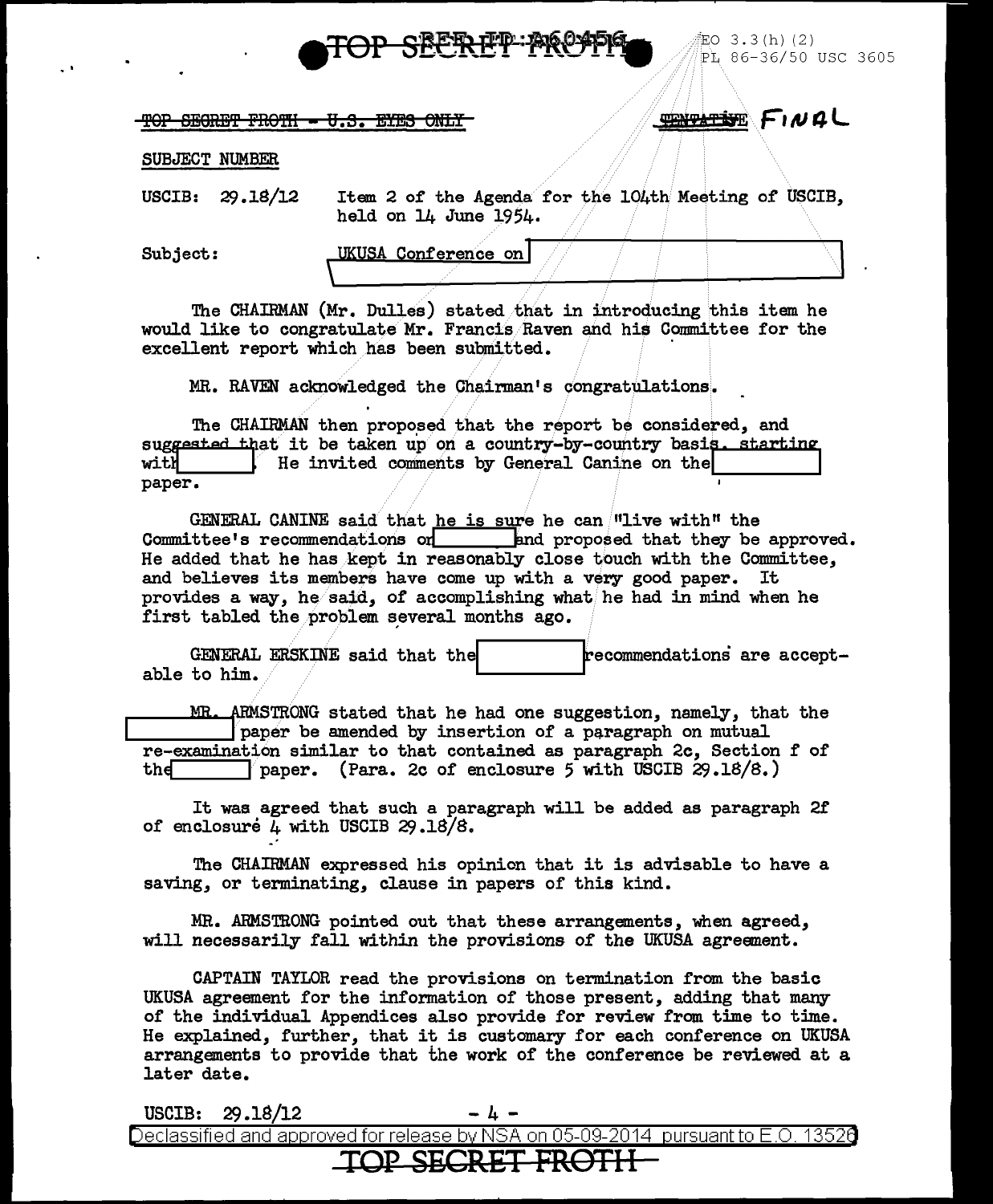

TOP SECRET FROTH - U.S. EYES ONLY

USCIB:  $29.18/12$ 

The CHAIRMAN said that he would be inclined to put similar wording in each of these papers.

MR. ARMSTRONG suggested, instead, that the conference delegation be instructed to insure that the conference report contain appropriate wording, similar to the UKUSA agreement, with regard to termination and review of the arrangements agreed upon.

Mr. Armstrong's suggestion was approved.

MR. AMORY raised a question concerning the last clause of paragraph  $f1(b)(h)$  of enclosure 4 with USCIB 29.18/8 which states "... insofar as this is compatible with the fulfillment of the objectives in paragraph a, above.<sup>"</sup> He said that the statement is confusing to him and is probably not intended.

The CHAIRMAN stated that the clause is also confusing to him.

CAPTAIN TAYLOR, stating that he too considered the clause turbid, suggested that the word "vital", earlier in the sentence, should suffice to convey the intended meaning.

It was agreed to end the sentence in question by placing a period<br>after the word<br>and deleting the final clause as quoted by Mr.<br>Amory. It was agreed, further, to delete the same clause from the paper<br>on  $\left(\frac{\text{maxmax}}{\text{maxmax}}\$  $\lceil$ (paragraph fl(b)(4) of enclosure 5 with USCIB 29.18/8).

GENERAL CANINE pointed out a possible source of trouble for the lation in the U.K. contact with the Delegation in the U.K. contact with the  $\Box$ said that if the  $UK$   $\Box$  arrangements deal only with ELINT there is no cause for concern; however, if CCMINT is also involved it will probably be necessary to elicit all details if the conference is to achieve its purpose of bringing to light all side arrangements. He suggested that the wording of the papers be left\ unchanged but that the Delegation recognize the problem and.be prepared to deal with it.

It was so agreed.

The CHAIRMAN invited comments on the  $\vert$  baper.

GENERAT. CANINE commented that some action must be taken to obtain more from sand suggested that the British be given an opportunity to obtain information satisfactory to us, with the understanding that if they are unable to produce to our satisfaction we must be free to pursue some other course. He explained that such is provided for by the "reasonable time" clause; however, he suggested that the Delegation attempt to reach agreement upon just what a "reasonable time" shall be.

 $USCIB: 29.18/12$ 

**TOP SECRET FROTH** 

 $EO$  3.3(h)(2) PL 86-36/50 USC 3605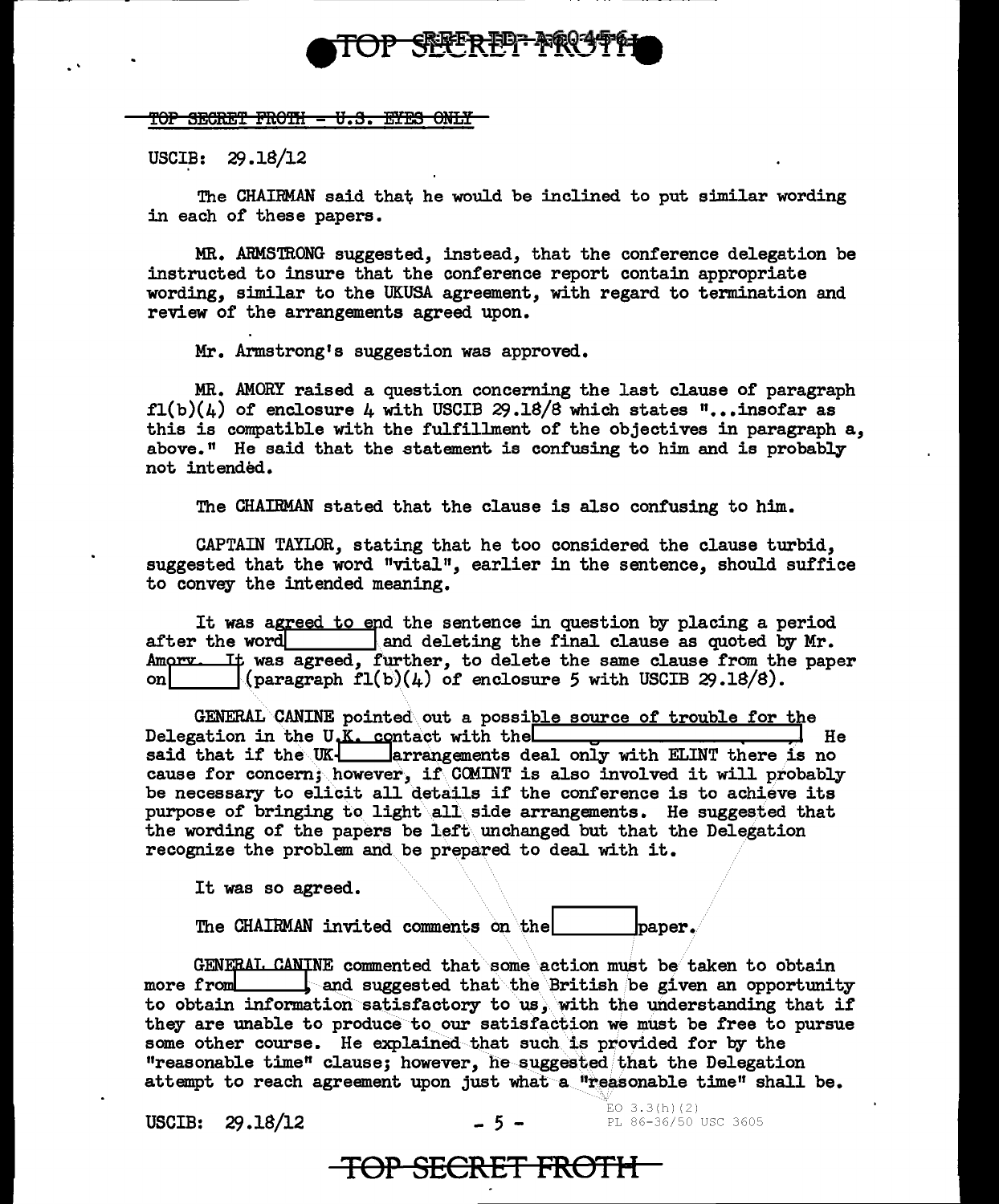

TOP SECRET FROTH - U.S. EYES ONLY

配O 3.3(h)(2) PL 86-36/50 USC 3605

USCIB:  $29.18/12$ 

The CHAIRMAN agreed that the problem will require somewhat different treatment than that of  $\Box$ I in view of their non-NATO status. He pointed out that the U.S. has much to offer thereby placing us in a position where we could play a major part  $\overline{nn}$ With this in mind, he thought it might any arrangements with<br>be unwise to agree to arrangements which exclude U.S. participation or influence.

The advisability of a joint US-UK approach to was discussed.

It was agreed that the Delegation should be aware of the views expressed and endeavor to avoid acceptance of arrangements which will permit any to play off the U.K. against the U.S.. or vice versa.

Turning to the paper on the CHAIRMAN inquired concerning the reason for a somewhat different approach to the

GENERAL CANINE explained that the effort is considerably smaller, their geography is probably not as desirable, and our knowledge of their potential is limited. The paper on the same is designed, he said, to permit the Delegation some leeway in dealing with these points.

The paper was approved without further comment.

The CHAIRMAN commented again upon the successful efforts of Mr. Raven's Committee, and asked if there were other matters to be discussed in connection with the conference.

In the ensuing discussion the Board reached agreement on the following additional points:

(1) That the U.S. position papers will be expurgated, before forwarding to the U.K., by an ad hoc committee consisting of representa-<br>tion from NSA, CIA, and Army, assisted as necessary by the Executive Secretary.

(2) That position papers will be exchanged with SUKLO. Washington on or about 21 June 1954, and that the conference be scheduled to begin on 12 July 1954.

(3) That the U.S. Delegation consist of one representative from each of the following organizations, plus technical assistants as required: State, CIA, NSA, Army, Navy, and Air Force.

 $(4)$  That the Deputy Executive Secretary, USCIB, serve as Assistant to the Delegation Chairman.

USCIB: 29.18/12

<del>TOP SECRET FROTH-</del>